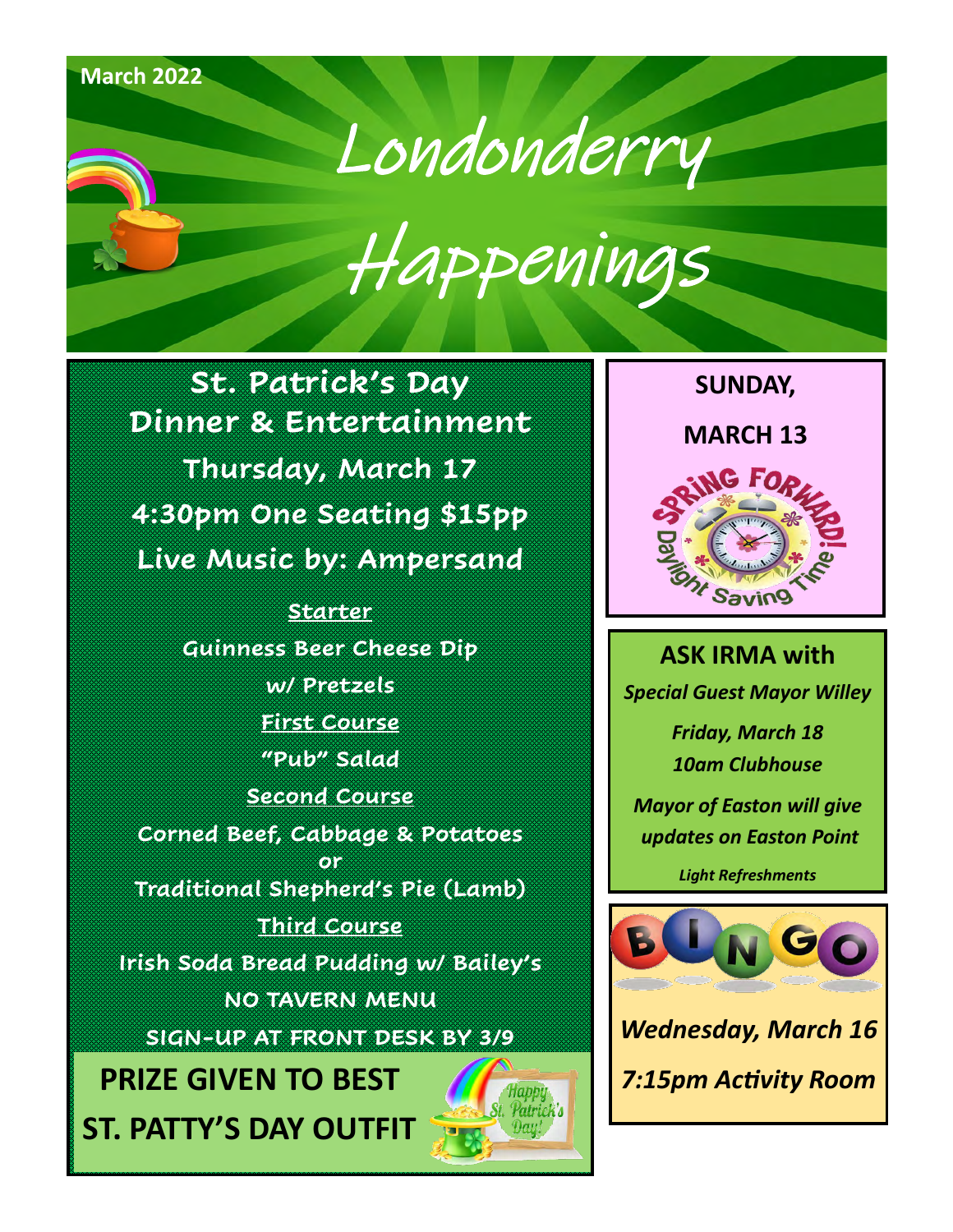# **WHY HELP BLUEBIRDS?**

**Presented by: Beth Elkins, Organizing Member of the Virginia Bluebird Society-1996 & Rhonda Matterson, Talbot County Coordinator of the Maryland Bluebird Society**

## **Tuesday, March 22**

# **2pm Clubhouse**

**The Eastern Bluebird is a native, cavity-nesting bird that suffered plummeting numbers in the last century due to habitat loss, use of pesticides, such as DDT and the** 



**introduction of two competing species, the European Starling and the House Sparrow. From a low point in 1963, the active assistance of Bluebird monitors nationwide has helped reverse this decline in the numbers of bluebirds by providing safe nest boxes. The MBS strives to continue and expand this important work in our state.**

Soils & Archeology Presented by: John Foss

Friday, March 25

## **ARE YOU INTERESTED? Ukulele Lessons**

**If interested, contact Erica in Activities**

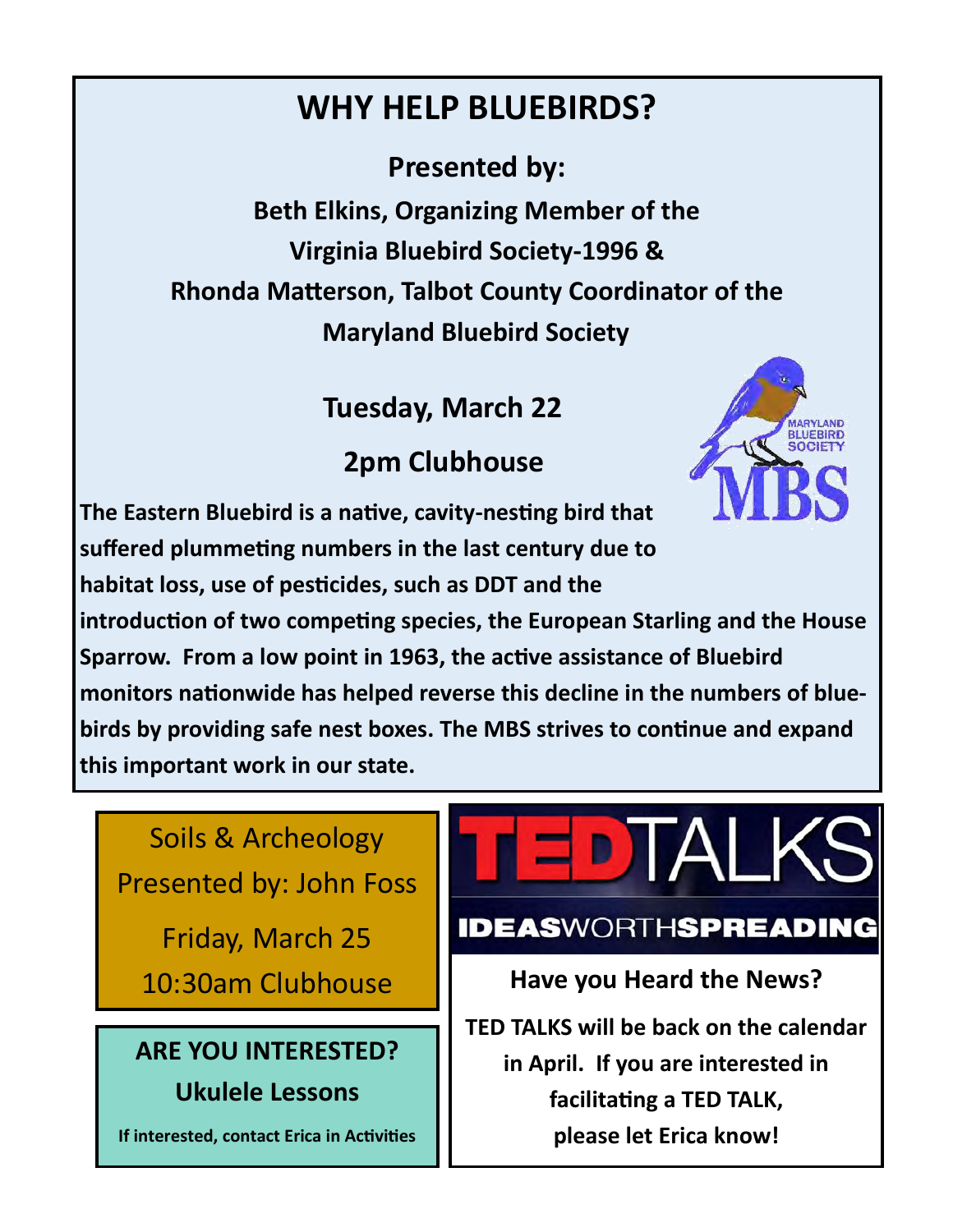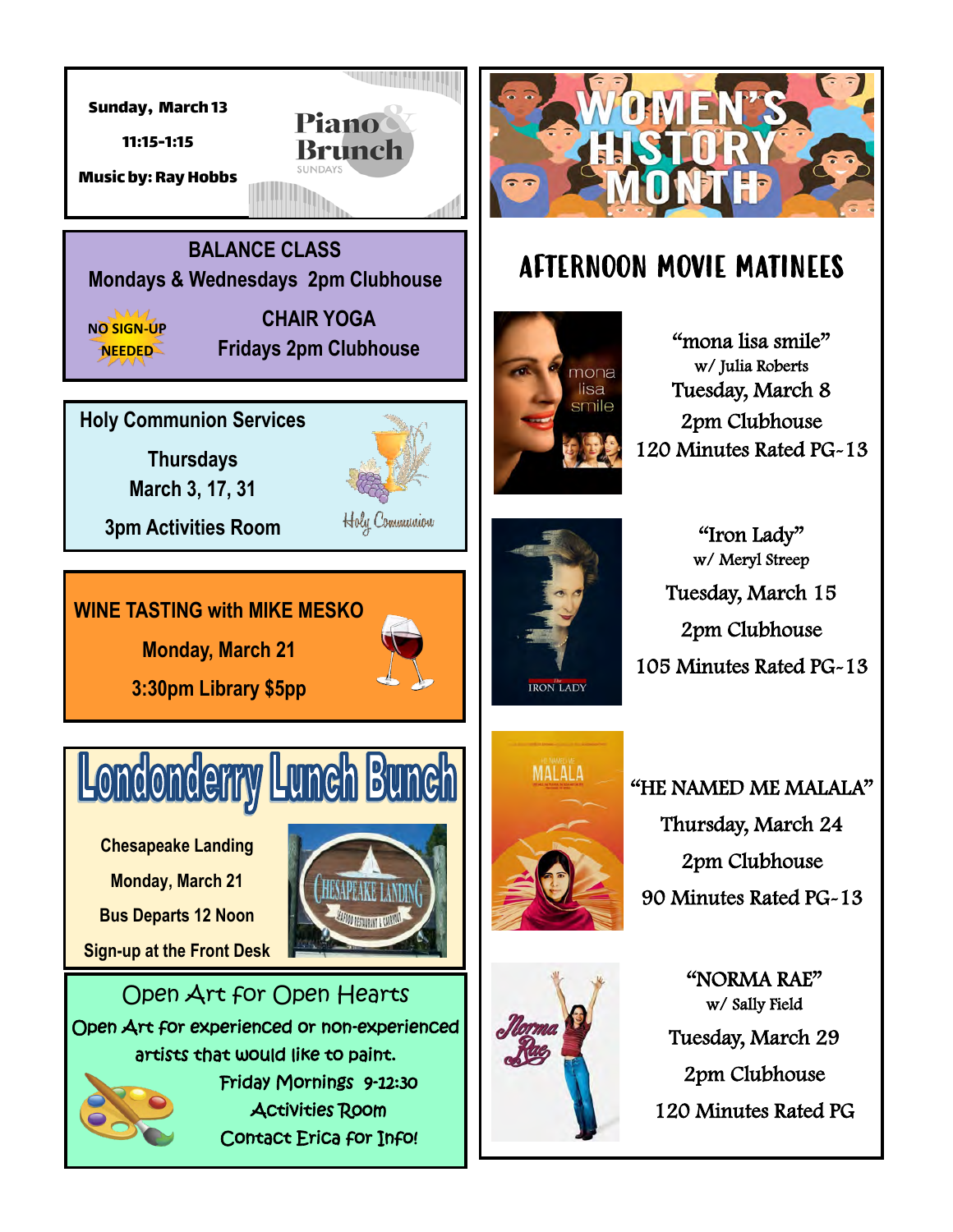# CHABIRTHDAYS

| <b>BARBARA BRYAN</b>   | 311  |
|------------------------|------|
| <b>STACY WRIGHTSON</b> | 312  |
| <b>ROGER CLARK</b>     | 312  |
| DIANE LAUKENMANN 3/5   |      |
| <b>GERT MCCORMICK</b>  | 3112 |
| <b>ANNE CLARK</b>      | 3/15 |

| <b>CAROLE NOVIAN</b>           | 3121 |
|--------------------------------|------|
| <b>HENRY NOVIAN</b>            | 3/23 |
| ED SCHMIDT                     | 3/24 |
| <b>WALTER DOMINICK</b>         | 3/30 |
| <b>MARY ELLEN SNIVELY 3/31</b> |      |

### CATIE SUPER USERS

If you need help with your device, the following resident super users can help: Paula Gervis-106 **Gail Woodall-113** 

David Draut-226 Judy Lutkus-225 Barry Gillman-232 Marge Boyer-324 Linda Cades-330 Betty Flavin-342 Roger Bollman-4111 Anne Clark-4110 Helen Pritchett-562 Judy Harrald-542

### RESIDENT MEETING

Wednesday, March 9

3pm Clubhouse

\*Please bring pet food/supplies For Talbot Humane\*

\*Please bring non-perishable food items for the local pantry\*